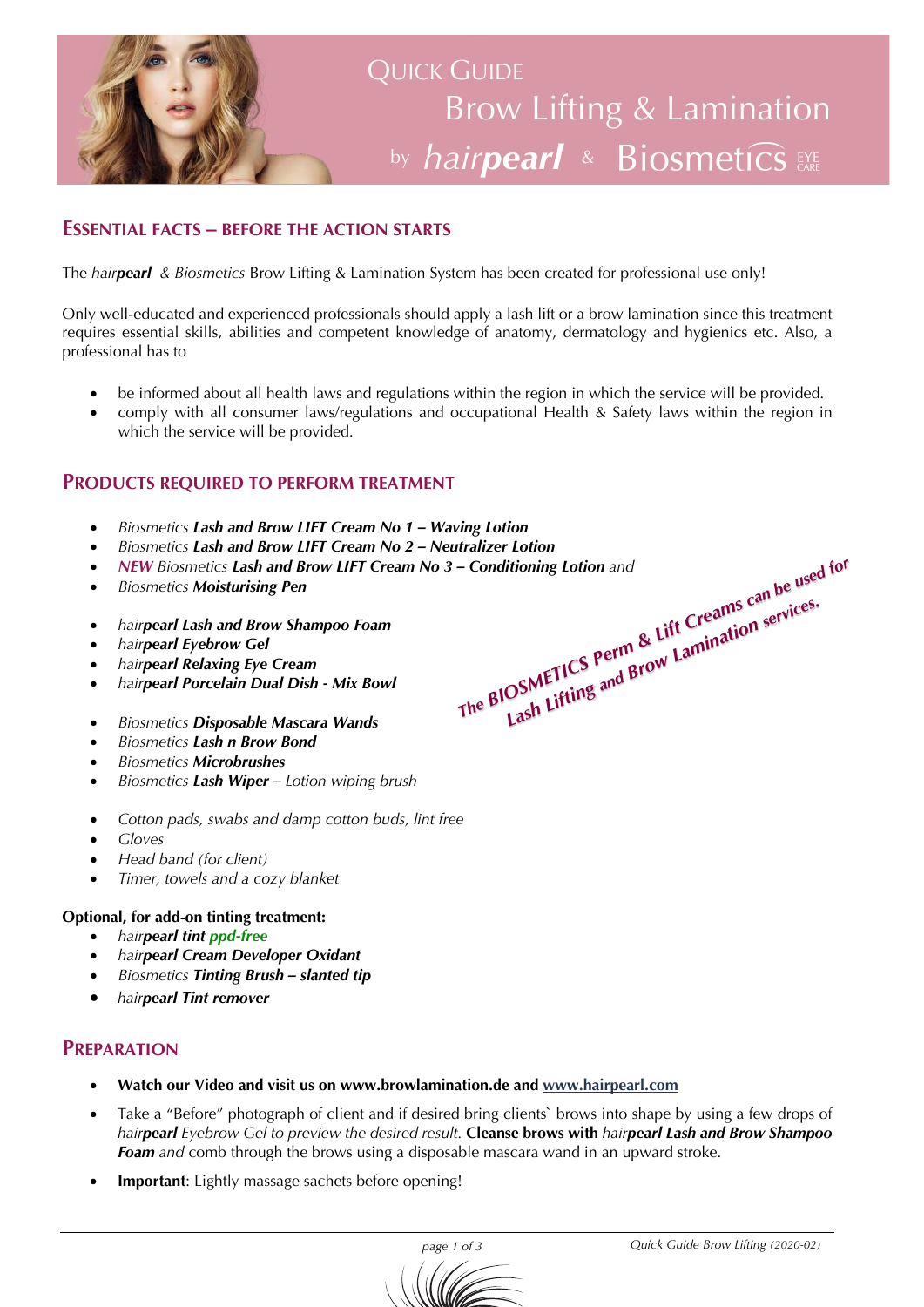

# **STEP 1 – CREAM NO. 1:**

- **Apply a thin coat of** *Biosmetics* **Lash n Brow Bonder**. Carefully straighten the hair, setting the hair in the right direction **and shape with a clean** *Biosmetics* **Mascara Wand**. Ensure sparse areas are covered, curly hairs are straightened and brow hair is in the right direction to add shape and definition to the brows.
- Important: **Lightly massage sachets to mix and activate Ingredients** and **apply a thin coat of** *Biosmetics* **Cream No 1 – Waving Lotion to the brow hair by using the** *Biosmetics* **Microbrushes**. Cover all brows and use a *Biosmetics* disposable Mascara Wand to brush the brows in the appropriate direction ensuring each hair gets covered.

| <b>Processing time:</b> |             |
|-------------------------|-------------|
| Very fine brows:        | 3-4 minutes |
| Fine or tinted brows:   | 4-5 minutes |
| Natural healthy brows:  | 5-6 minutes |
| Course healthy brows:   | 6-7 minutes |

Leave on for appropriate time, depending on the thickness and density of the hair.

• **Remove Lotion No 1 with one or two** *Biosmetics* **Lash Wiper**. Comb the brows dry with this lotion wiping brushes in the same direction of hair growth. After that, discard wet wiping brushes.

## **STEP 2 – CREAM NO. 2:**

- If needed replace brow hairs with a few drops of Bonder and **apply a small amount of** *Biosmetics* **Cream No 2 – Neutralizer** Lotion by using a new *Biosmetics* Microbrushes. Comb brows with a new *Biosmetics* Mascara Wand in appropriate direction to **ensure each hair gets covered**.
- **Remove lotion No 2 with a new**  *Biosmetics* **Lash Wiper**. Again, comb clients` brows ensuring Lotion No 2 has been removed completely. Place used Wiper in bin.

**Processing time:** Very fine and tinted brows: 5 minutes Natural healthy and course healthy brows: 6 minutes

## **STEP 3 – TINT AND CREAM NO. 3:**

- **Prepare** *hairpearl* **tint and apply** by using the *Biosmetics* tint brush with slanted tip.
- *Remove the tint after 1-3 minutes (only!)* using a clean Lash Wiper and **cleanse clients´ brows with** *hairpearl* Lash and Brow Shampoo Foam ensuring all tint, cream and bond residuals has been removed.
- **Apply Cream No 3 – Conditioning Lotion Serum** over the brows using a new *Biosmetics* Microbrush and apply a few drops of *hairpearl* Relaxing Eye Cream on the clients eye area to finalize and to upgrade your service.
- Take an "After" photograph.
- **Explain important aftercare (next page) to client and give him/her a printed copy to take away along with the** *Biosmetics* **Lash n Brow Moist Pen.**